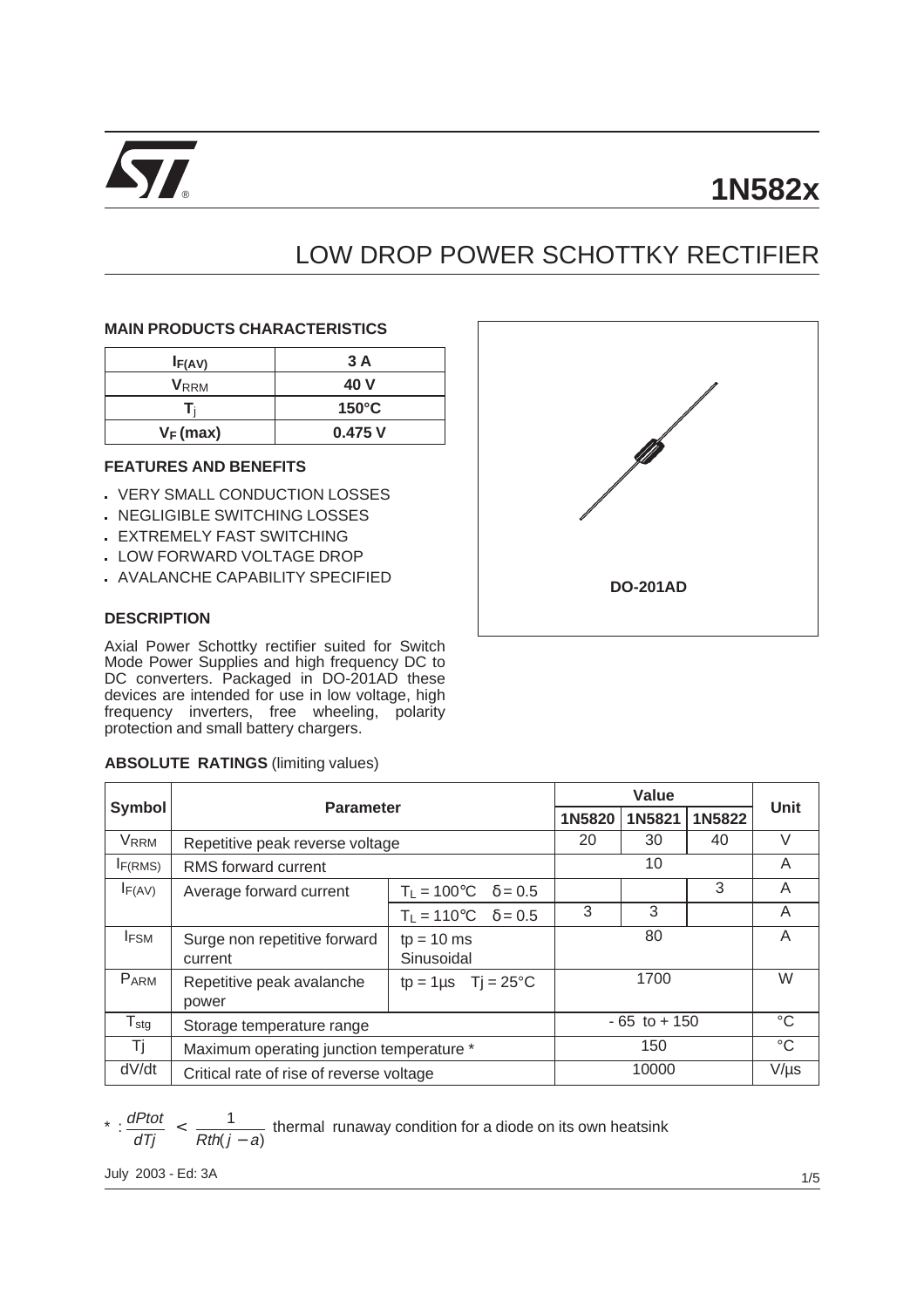#### **1N582x**

### **THERMAL RESISTANCES**

| Symbol         | <b>Parameter</b>    | Value                 | Unit |                    |
|----------------|---------------------|-----------------------|------|--------------------|
| $R_{th (i-a)}$ | Junction to ambient | Lead length $= 10$ mm | 80   | $\rm ^{\circ}$ C/W |
| $R_{th}$ (j-l) | Junction to lead    | Lead length $= 10$ mm | 25   | $\rm ^{\circ}$ C/W |

# **STATIC ELECTRICAL CHARACTERISTICS**

| Symbol  | <b>Parameter</b>     | <b>Tests Conditions</b> | 1N5820          | 1N5821 | 1N5822 | <b>Unit</b> |    |
|---------|----------------------|-------------------------|-----------------|--------|--------|-------------|----|
| $I_R$ * | Reverse leakage      | $Tj = 25^{\circ}C$      | $V_R = V_{RRM}$ | 2      | 2      | 2           | mA |
|         | current              | $Tj = 100^{\circ}C$     |                 | 20     | 20     | 20          | mA |
| $V_F$ * | Forward voltage drop | $Ti = 25^{\circ}C$      | $I_F = 3A$      | 0.475  | 0.5    | 0.525       |    |
|         |                      | $Ti = 25^{\circ}C$      | $F = 9.4 A$     | 0.85   | 0.9    | 0.95        |    |

Pulse test : \* tp =  $380 \text{ }\mu\text{s}, \delta < 2\%$ 

To evaluate the conduction losses use the following equations :  $P = 0.33 \times I_{F(AV)} + 0.035 I_{F(aMS)}$  for 1N5820 / 1N5821  $P = 0.33 \times I_{F(AV)} + 0.060 I_{F}^2$  (RMS) for 1N5822

**Fig. 1:** Average forward power dissipation versus average forward current (1N5820/1N5821).

**Fig. 2:** Average forward power dissipation versus average forward current (1N5822).



2.0 **PF(av)(W)**



**Fig. 3:** Normalized avalanche power derating versus pulse duration.



**Fig. 4:** Normalized avalanche power derating versus junction temperature.



57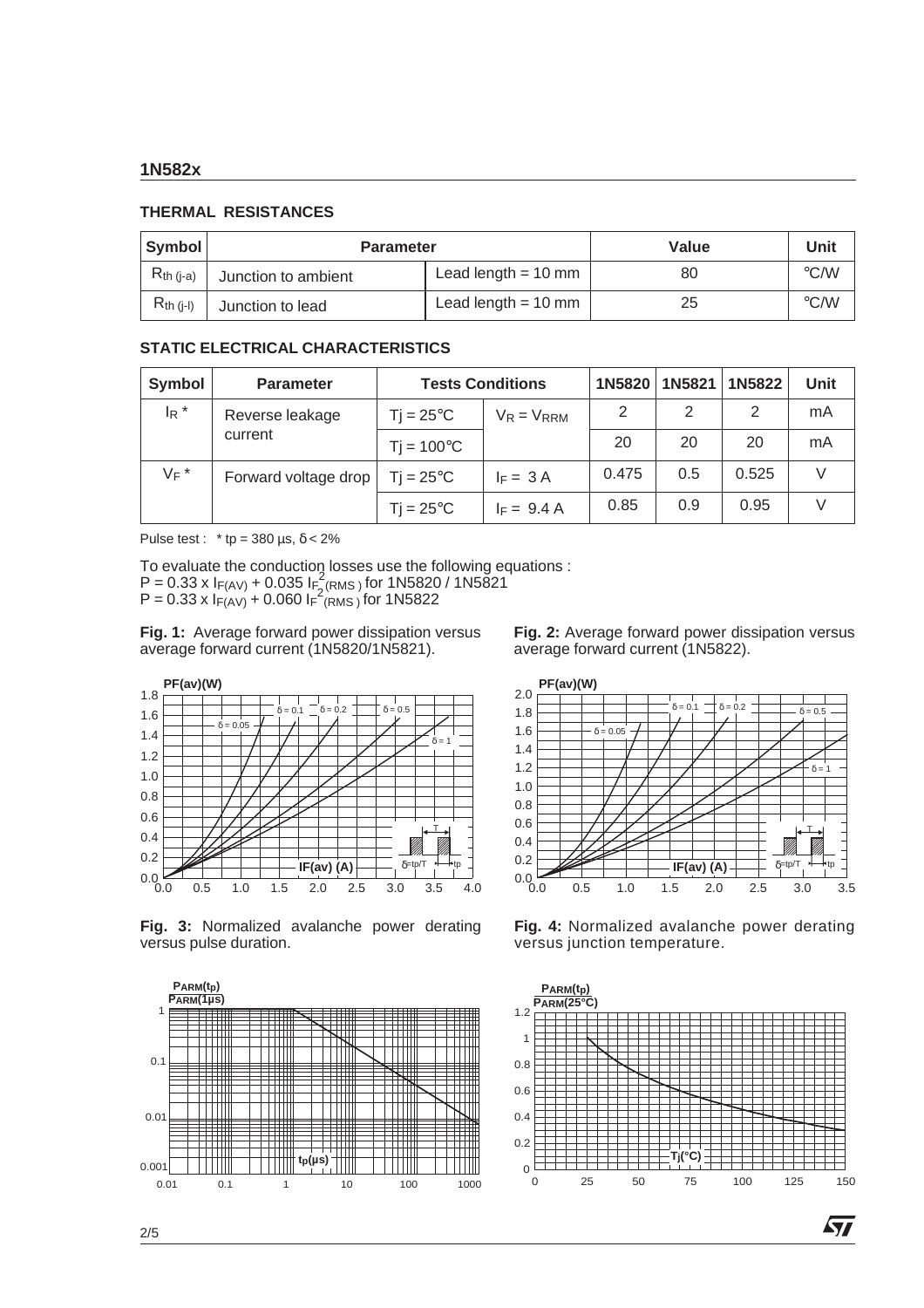**Fig. 5-1:** Average forward current versus ambient temperature (δ=0.5) (1N5820/1N5821).



**Fig. 6-1:** Non repetitive surge peak forward current versus overload duration (maximum values) (1N5820/1N5821).



**Fig. 7:** Relative variation of thermal impedance junction to ambient versus pulse duration (epoxy printed circuit board, e(Cu)=35mm, recommended pad layout).



*ST* 

**Fig. 5-2:** Average forward current versus ambient temperature  $(δ=0.5)$  (1N5822).



**Fig. 6-2:** Non repetitive surge peak forward current versus overload duration (maximum values) (1N5822).



**Fig. 8:** Junction capacitance versus reverse voltage applied (typical values).

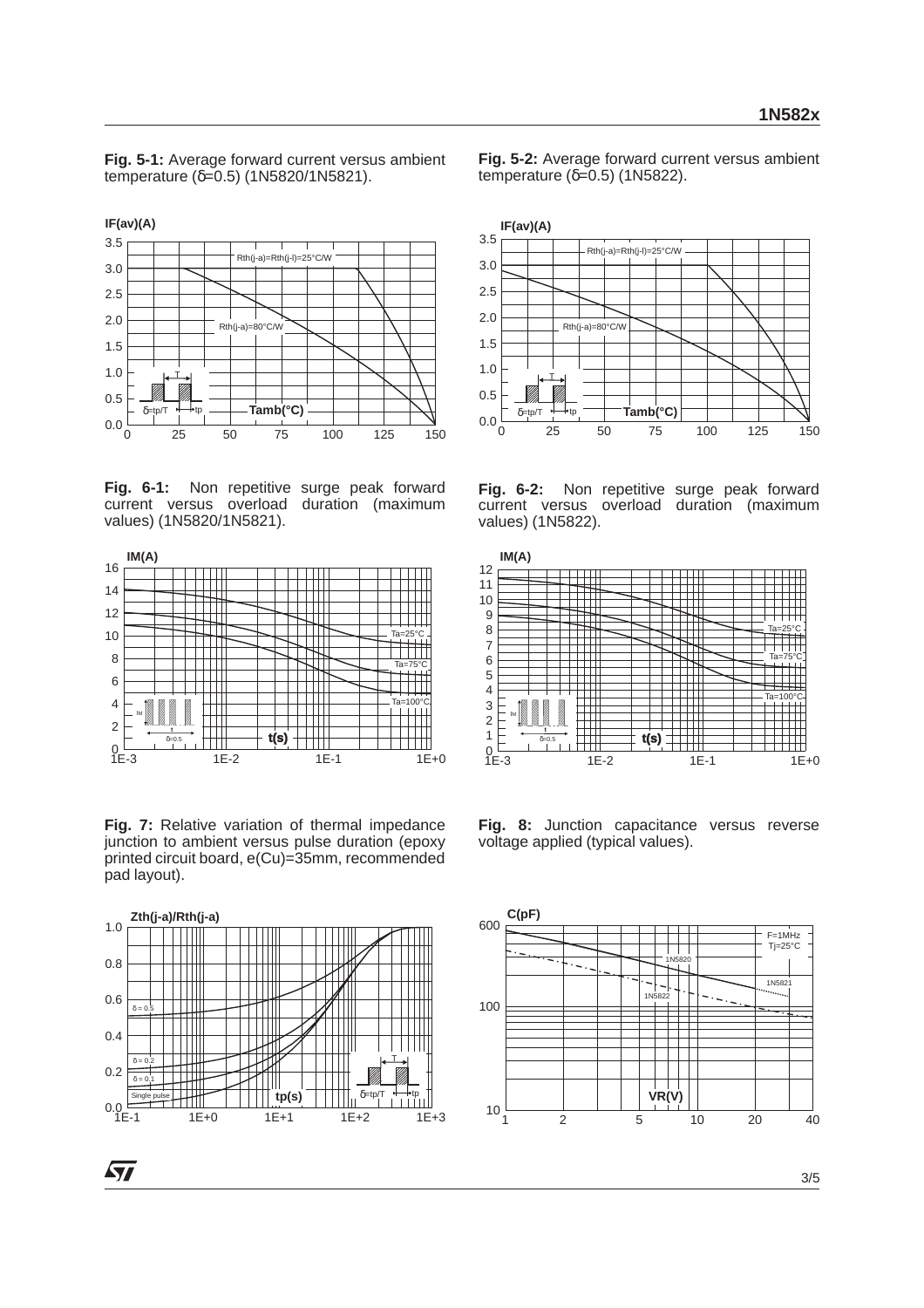**Fig. 9-1:** Reverse leakage current versus reverse voltage applied (typical values) (1N5820/1N5821).



**Fig. 9-2:** Reverse leakage current versus reverse voltage applied (typical values) (1N5822).



**Fig. 10-1:** Forward voltage drop versus forward current (typical values) (1N5820/1N5821).



**Fig. 11:** Non repetitive surge peak forward current versus number of cycles.



**Fig. 10-2:** Forward voltage drop versus forward current (typical values) (1N5822).



57